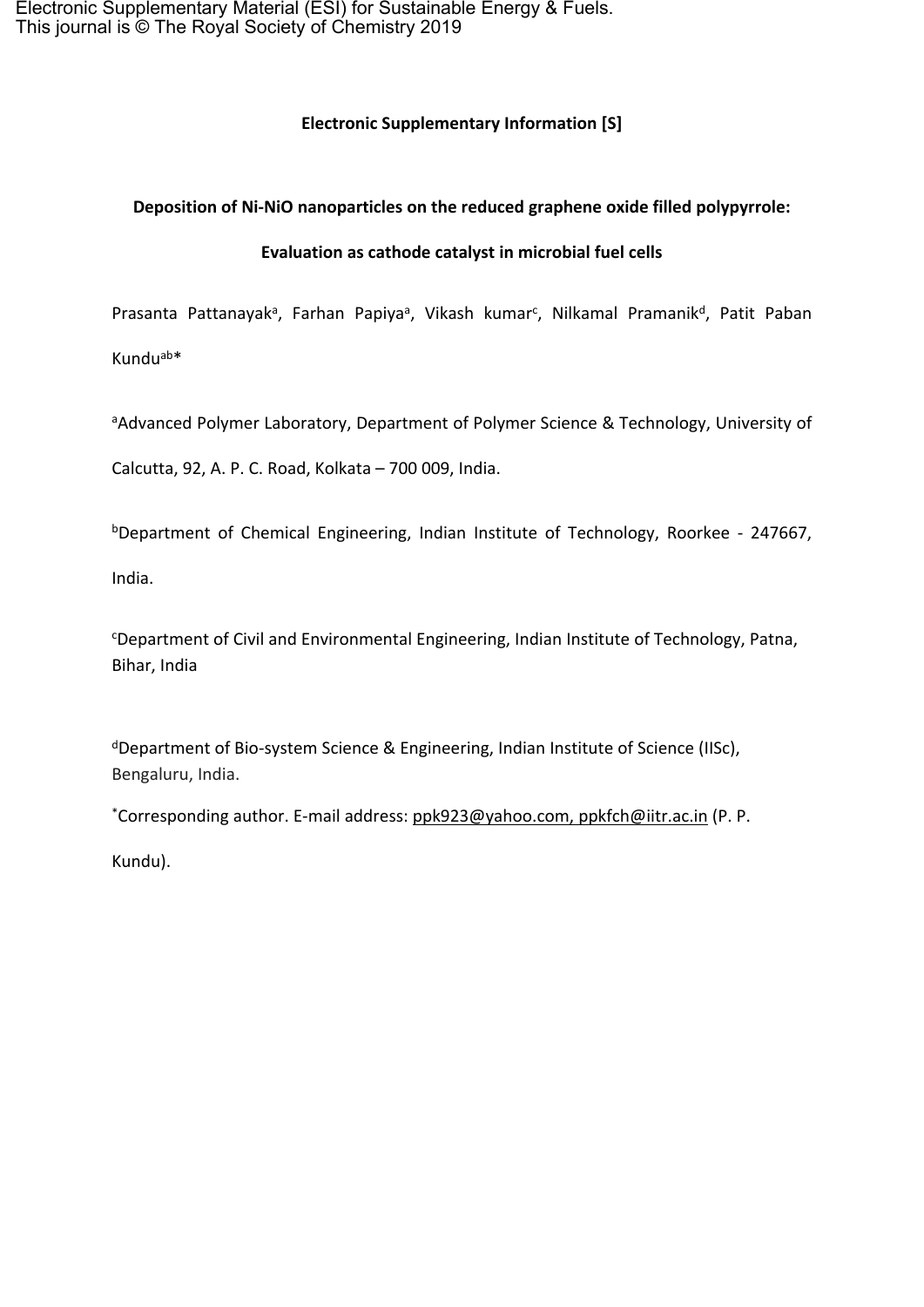## **Figure Caption**

- 1. **Fig. S1.** Zeta potential of rGO, PPy, PPy-rGO.
- 2. **Fig. S2.** (A) SEM of untreated carbon cloth; (B) carbon cloth anode electrode after bacterial treated for 1 month (C) Biofilm formation and micro-porous on CC electrode for 1 month in MFC.

# **Table Caption**

1. Table S1. Cost comparison of different cathode catalysts in a microbial fuel cell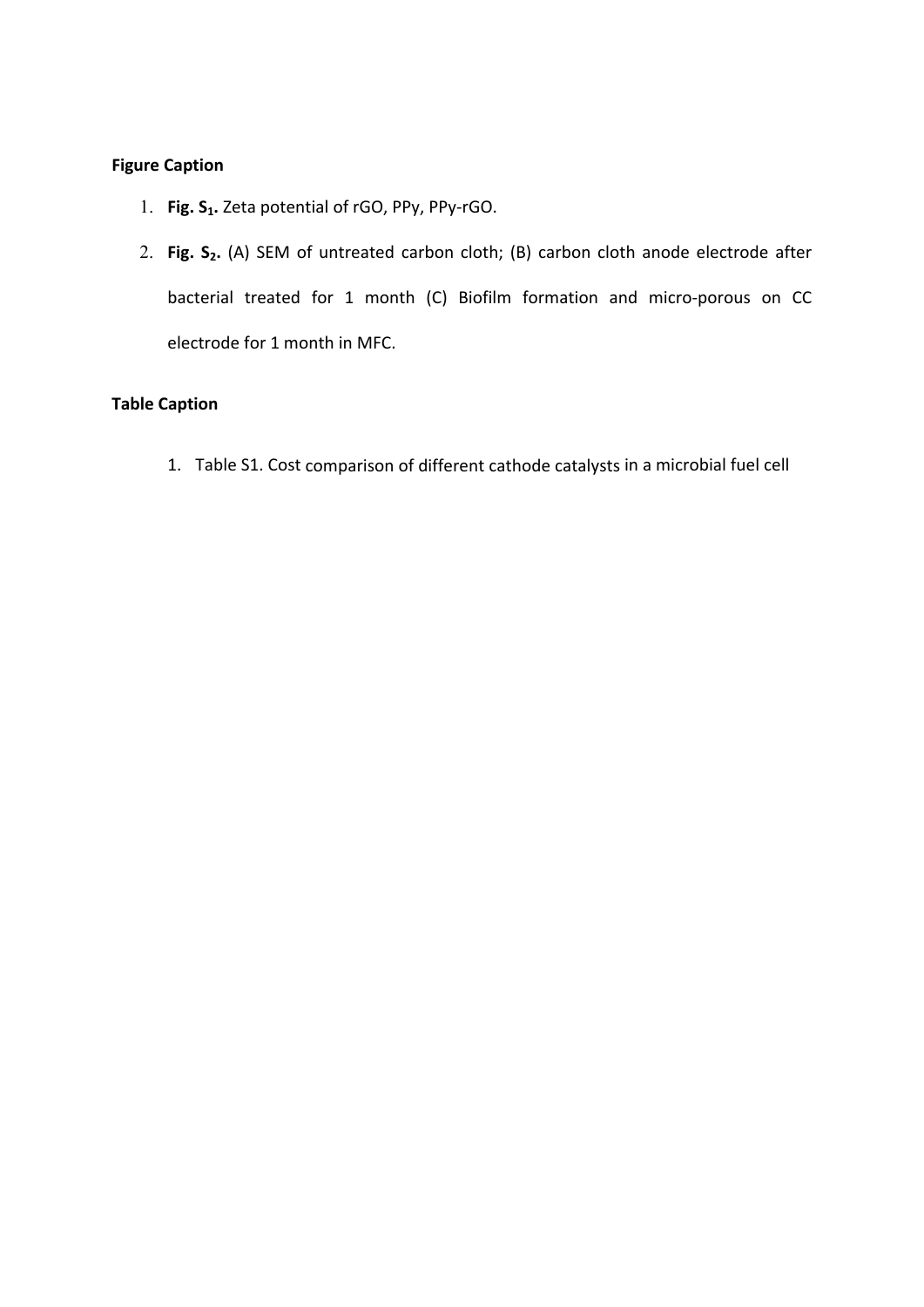

**Fig. S1.** Zeta potential of rGO, PPy, PPy-rGO.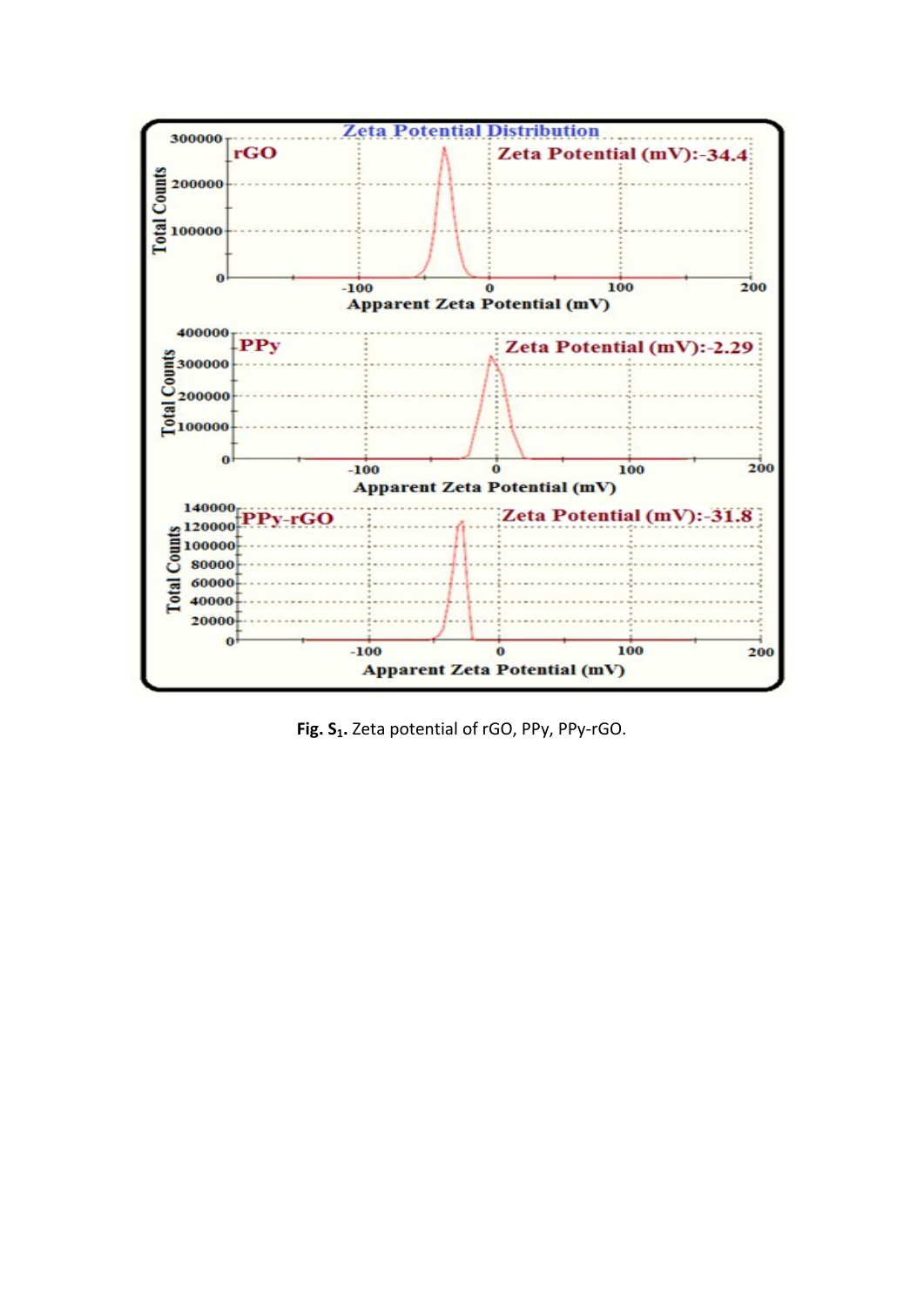

**Fig. S2.** (A) SEM of untreated carbon cloth; (B) carbon cloth anode electrode after bacterial treated for 1 month (C) Biofilm formation and micro-porous on CC electrode for 1 month in

MFC.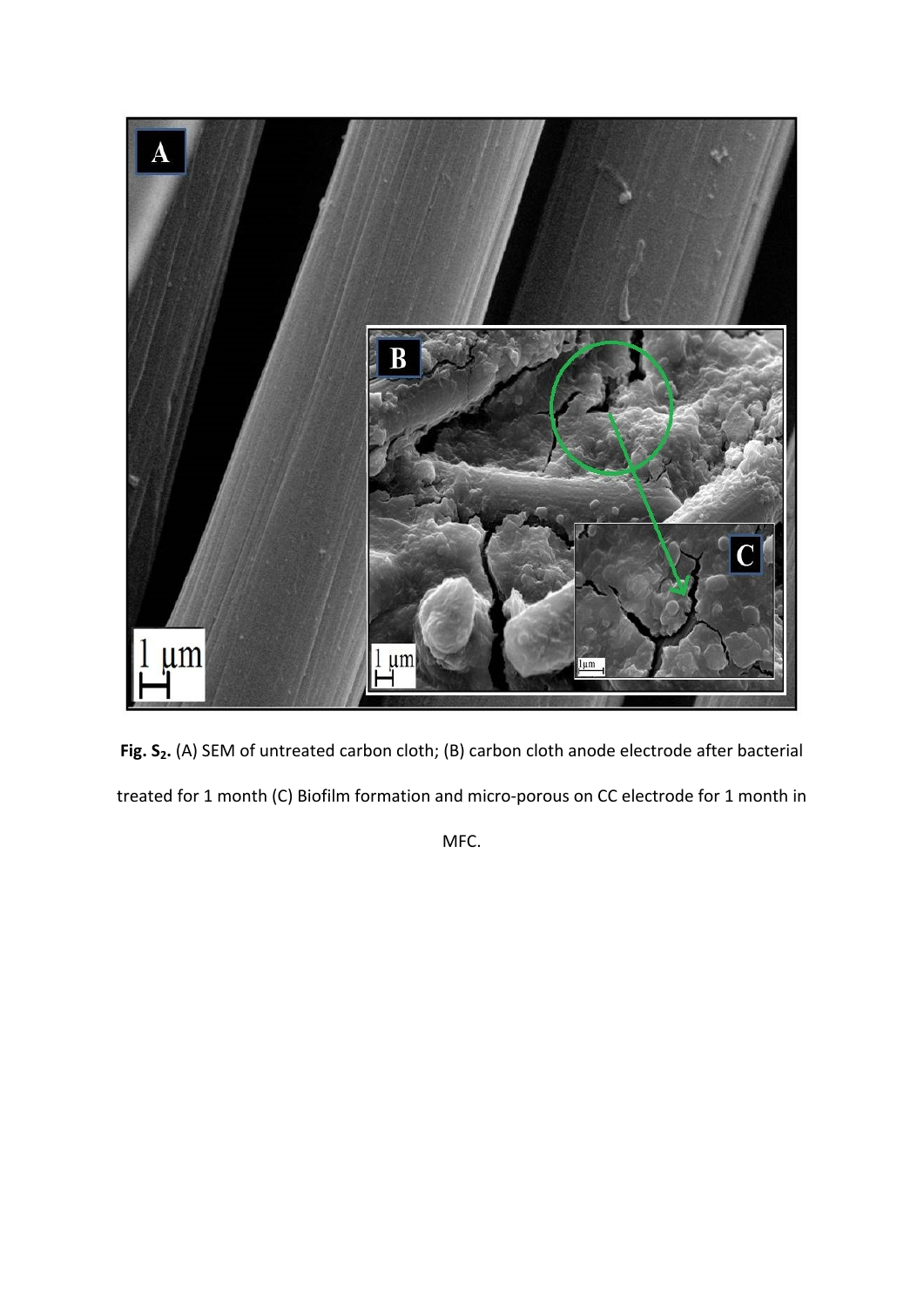| <b>Different</b> | <b>Commercial</b> | Cost $(\$)/g$ of         | Cost $(\$)/g$ of        | Reference             |
|------------------|-------------------|--------------------------|-------------------------|-----------------------|
| cathode          | catalyst (wt%)    | commercial               | <b>Synthesis</b>        |                       |
| catalysts        |                   | catalyst (Pt/C)          | catalyst                |                       |
| Ni-NiO/PPy-rGO   | Pt on carbon (10  | $^{\sim}$ 27.76-35       | $\sim$ 0.5 US\$/g       | <b>Present work</b>   |
|                  | $wt\%$ )          | US <sup>5</sup> /g       |                         |                       |
| $Fe-N-C$         | Pt/C (50 wt%)     | $^{\sim}$ 150 US\$ g-1   | $3.3 - 3.5$ US\$ $g-1$  | &<br>Energy           |
|                  |                   |                          |                         | Environmental         |
|                  |                   |                          |                         | Science 9, no. 7      |
|                  |                   |                          |                         | $(2016)$ :<br>2346-   |
|                  |                   |                          |                         | 2353                  |
| NiO/CNT          | Pt(10 wt%)        | $42 \frac{1}{5}$ /g      | $0.3 \frac{5}{g}$       | <b>Biosensors and</b> |
|                  |                   |                          |                         | Bioelectronics        |
|                  |                   |                          |                         | 72 (2015) 332-        |
|                  |                   |                          |                         | 339                   |
| $C(N)/MnOx-SP$   | Pt/C              | 25€g-1                   | $2\ \epsilon g^{-1}$    | Journal of Power      |
|                  |                   |                          |                         | Sources 390           |
|                  |                   |                          |                         | $(2018)$ 45-53        |
| RGOHI-AcOH-DL    | 10%<br>Pt<br>on   | 2100 US\$/m <sup>2</sup> | 100 US\$/m <sup>2</sup> | Journal of Power      |
|                  | Vulcan XC-72      |                          |                         | Sources<br>327        |
|                  |                   |                          |                         | (2016) 548-556        |
|                  |                   |                          |                         |                       |